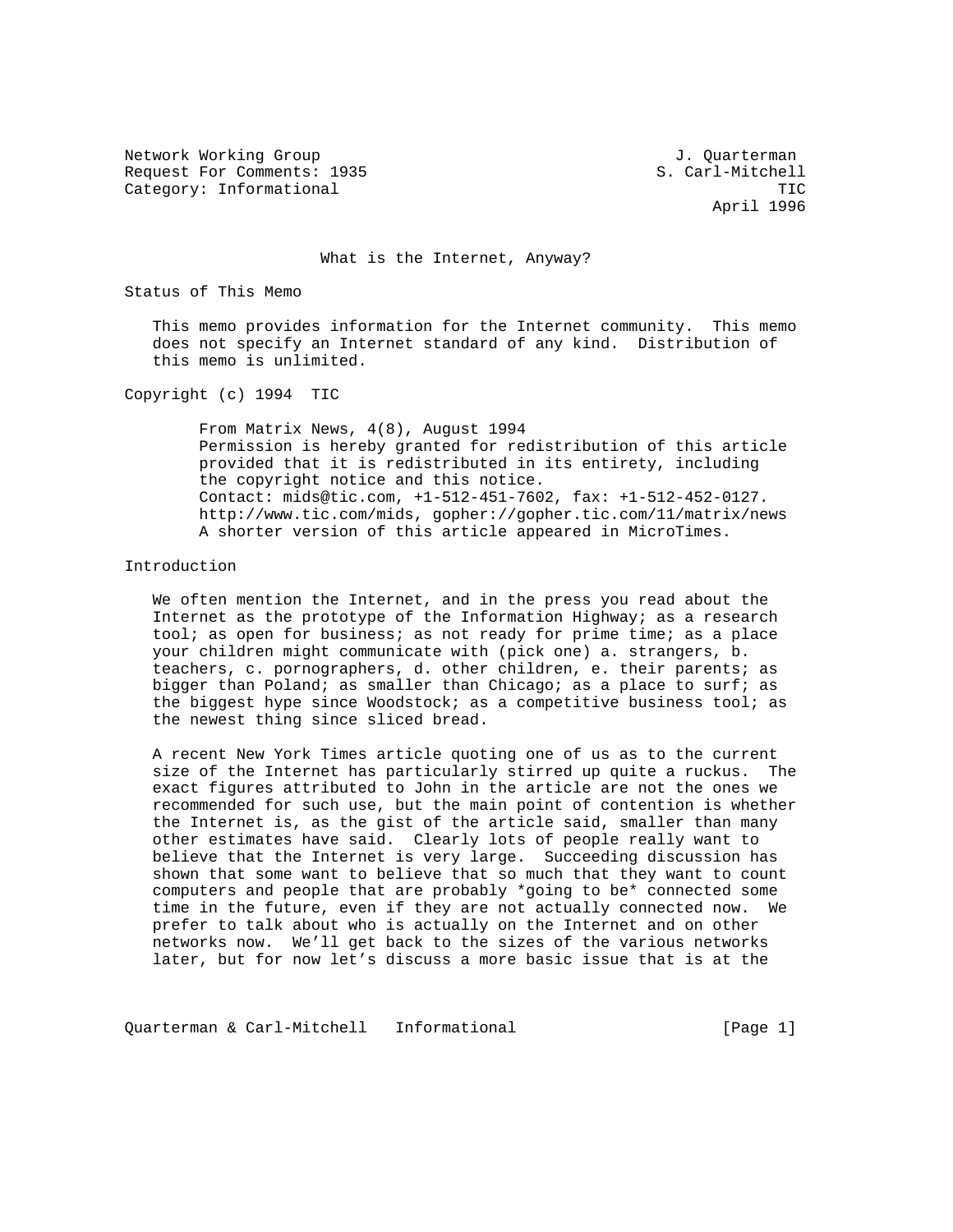heart of much confusion and contention about sizes: what is the Internet, anyway?

Starting at the Center

 For real confusion, start trying to get agreement on what is part of the Internet: NSFNET? CIX? Your company's internal network? Prodigy? FidoNet? The mainframe in accounting? Some people would include all of the above, and perhaps even consider excluding anything politically incorrect. Others have cast doubts on each of the above.

 Let's start some place almost everyone would agree is on the Internet. Take RIPE, for example. The acronym stands for European IP Networks. RIPE is a coordinating group for IP networking in Europe. (IP is the Internet protocol, which is the basis of the Internet. IP has a suite of associated protocols, including the Transmission Control Protocol, or TCP, and the name IP, or sometimes TCP/IP, is often used to refer to the whole protocol suite.) RIPE's computers are physically located in Amsterdam. The important feature of RIPE for our purposes is that you can reach RIPE (usually by using its domain, ripe.net) from just about anywhere anyone would agree is on the Internet.

 Reach it with what? Well, just about any service anyone would agree is related to the Internet. RIPE has a WWW (World Wide Web) server, a Gopher server, and an anonymous FTP server. So they provide documents and other resources by hypertext, menu browsing, and file retrieval. Their personnel use client programs such as Mosaic and Lynx to access other people's servers, too, so RIPE is a both distributor and a consumer of resources via WWW, Gopher, and FTP. They support TELNET interfaces to some of their services, and of course they can TELNET out and log in remotely anywhere they have personal login accounts or someone else has an anonymous TELNET service such a library catalog available. They also have electronic mail, they run some mailing lists, and some of their people read and post news articles to USENET newsgroups.

 WWW, Gopher, FTP, TELNET, mail, lists, and news: that's a pretty characteristic set of major Internet services. There are many more obscure Internet services, but it's pretty safe to say that an organization like RIPE that is reachable with all these services is on the Internet.

 Reachable from where? Russia first connected to the Internet in 1992. For a while it was reachable from networks in the Commercial Internet Exchange (CIX) and from various other networks, but not from NSFNET, the U.S. National Science Foundation network. At the time,

Quarterman & Carl-Mitchell Informational [Page 2]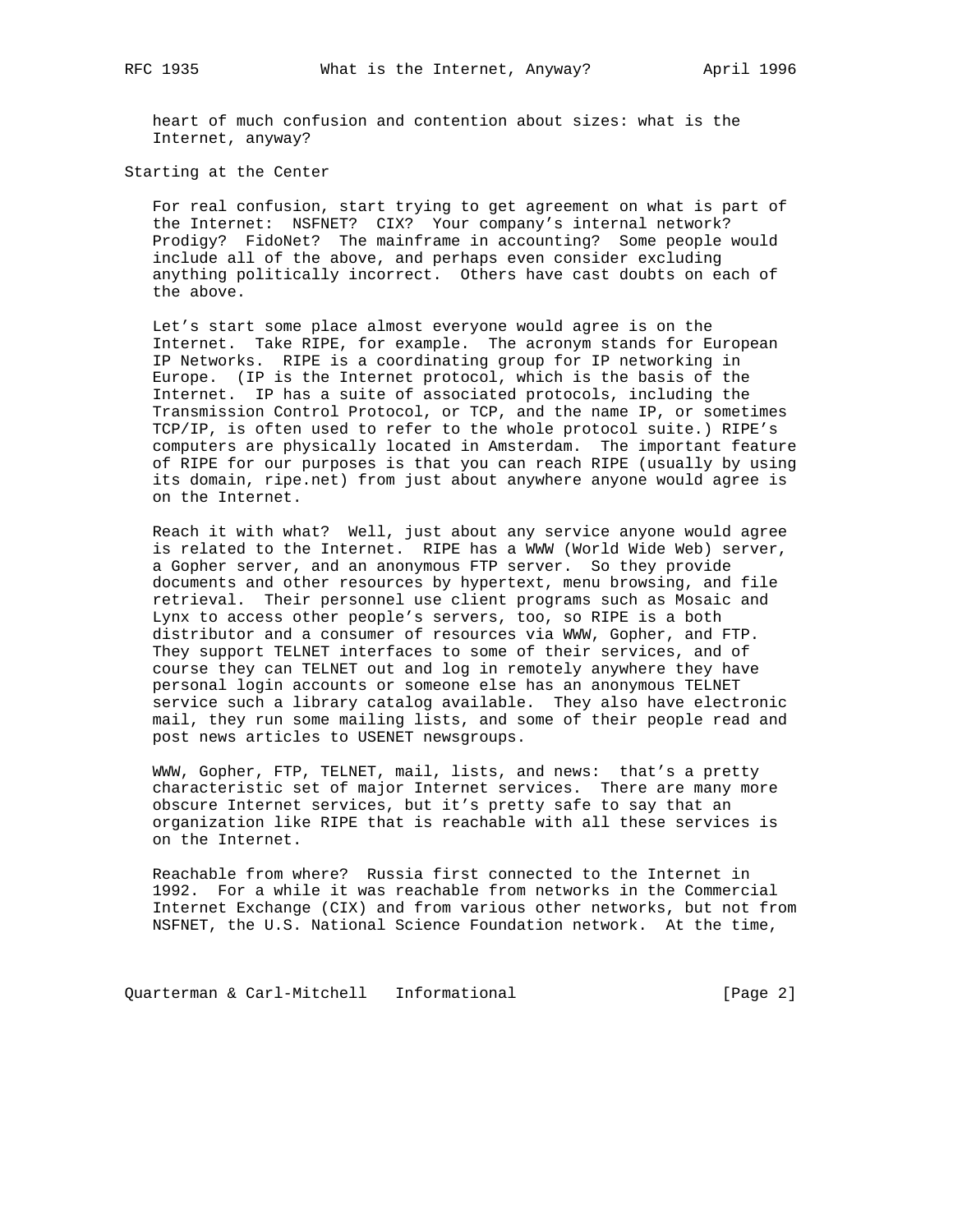some people considered NSFNET so important that they didn't count Russia as reachable because it wasn't accessible through NSFNET. Since there are now several other backbone networks in the U.S. as fast (T3 or 45Mbps) as NSFNET, and routing through NSFNET isn't very restricted anymore, few people would make that distinction anymore. So for the moment let's just say reachable through NSFNET or CIX networks, and get back to services.

## Looking at Firewalls

 Many companies and other organizations run networks that are deliberately firewalled so that their users can get to servers like those at ripe.net, but nobody outside the company network can get to company hosts. A user of such a network can thus use WWW, Gopher, FTP, and TELNET, but cannot supply resources through these protocols to people outside the company. Since a network that is owned and operated by a company in support of its own operations is called an enterprise network, let's call these networks enterprise IP networks, since they typically use the Internet Protocol (IP) to support these services. Some companies integrate their enterprise IP networks into the Internet without firewalls, but most do use firewalls, and those are the ones that are of interest here, since they're the ones with one-way access to these Internet services. Another name for an enterprise IP network, with or without firewall, is an enterprise Internet.

 For purposes of this distinction between suppliers and consumers, it doesn't matter whether the hosts behind the firewall access servers beyond the firewall by direct IP and TCP connections from their own IP addresses, or whether they use proxy application gateways (such as SOCKS) at the firewall. In either case, they can use outside services, but cannot supply them.

 So for services such as WWW, Gopher, FTP, and TELNET, we can draw a useful distinction between supplier or distributor computers such as those at ripe.net and consumer computers such as those inside firewalled enterprise IP networks. It might seem more obvious to say producer computers and consumer computers, since those would be more clearly paired terms. However, the information distributed by a supplier computer isn't necessarily produced on that computer or within its parent organization. In fact, most of the information on the bigger FTP archive servers is produced elsewhere. So we choose to say distributors and consumers. Stores and shoppers would work about as well, if you prefer.

 Even more useful than discussing computers that actually are suppliers or consumers right now may be a distinction between supplier-capable computers (not firewalled) and consumer-capable

Quarterman & Carl-Mitchell Informational (Page 3)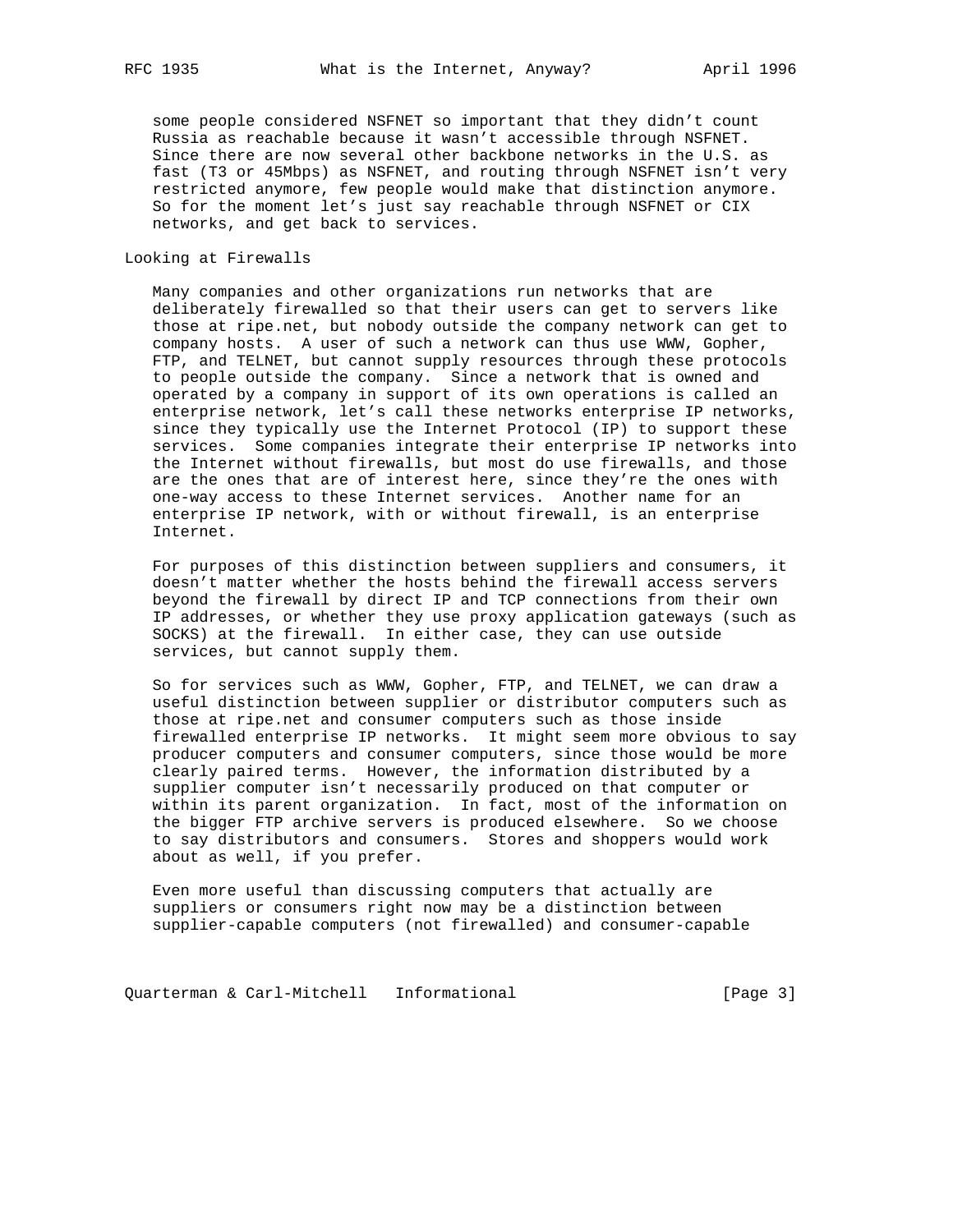computers (firewalled). This is because a computer that is not supplying information right now may be capable of doing so as soon as someone puts information on it and tells it to supply it. That is, setting up a WWW, Gopher, or FTP server isn't very difficult; much less difficult than getting corporate permission to breach a firewall. Similarly, a computer may not be able to retrieve resources by WWW, Gopher, at the moment, since client programs for those services usually don't come with the computer or its basic software, but almost any computer can be made capable of doing so by adding some software. In both cases, once you've got the basic IP network connection, adding capabilities for specific services is relatively easy.

 Let's call the non-firewalled computers the core Internet, and the core plus the consumer-capable computers the consumer Internet. Some people have referred to these two categories as the Backbone Internet and the Internet Web. We find the already existing connotations of "Backbone" and "Web" confusing, so we prefer core Internet and consumer Internet.

 It's true that many companies with firewalls have one or two computers carefully placed at the firewall so that they can serve resources. Company employees may be able to place resources on these servers, but they can't serve resources directly from their own computers. It's rather like having to reserve space on a single company delivery truck, instead of owning one yourself. If you're talking about companies, yes, the company is thus fully on the core Internet, yet its users aren't as fully on the Internet as users not behind a firewall.

 If you're just interested in computers that can distribute information (maybe you're selling server software), that's a much smaller Internet than if you're interested in all the computers that can retrieve such information for their users (maybe you have information you want to distribute). A few years ago it probably wouldn't have been hard to get agreement that firewalled company networks were a different kind of thing than the Internet itself. Nowadays, firewalls have become so popular that it's hard to find an enterprise IP network that is not firewalled, and the total number of hosts on such consumer-capable networks is probably almost as large as the number on the supplier-capable core of the Internet. So many people now like to include these consumer-capable networks along with the supplier-capable core when discussing the Internet.

 Some people claim that you can't measure the number of consumer capable computers or users through measurements taken on the Internet itself. Perhaps not, but you can get an idea of how many actual consumers there are by simply counting accesses to selected servers

Quarterman & Carl-Mitchell Informational [Page 4]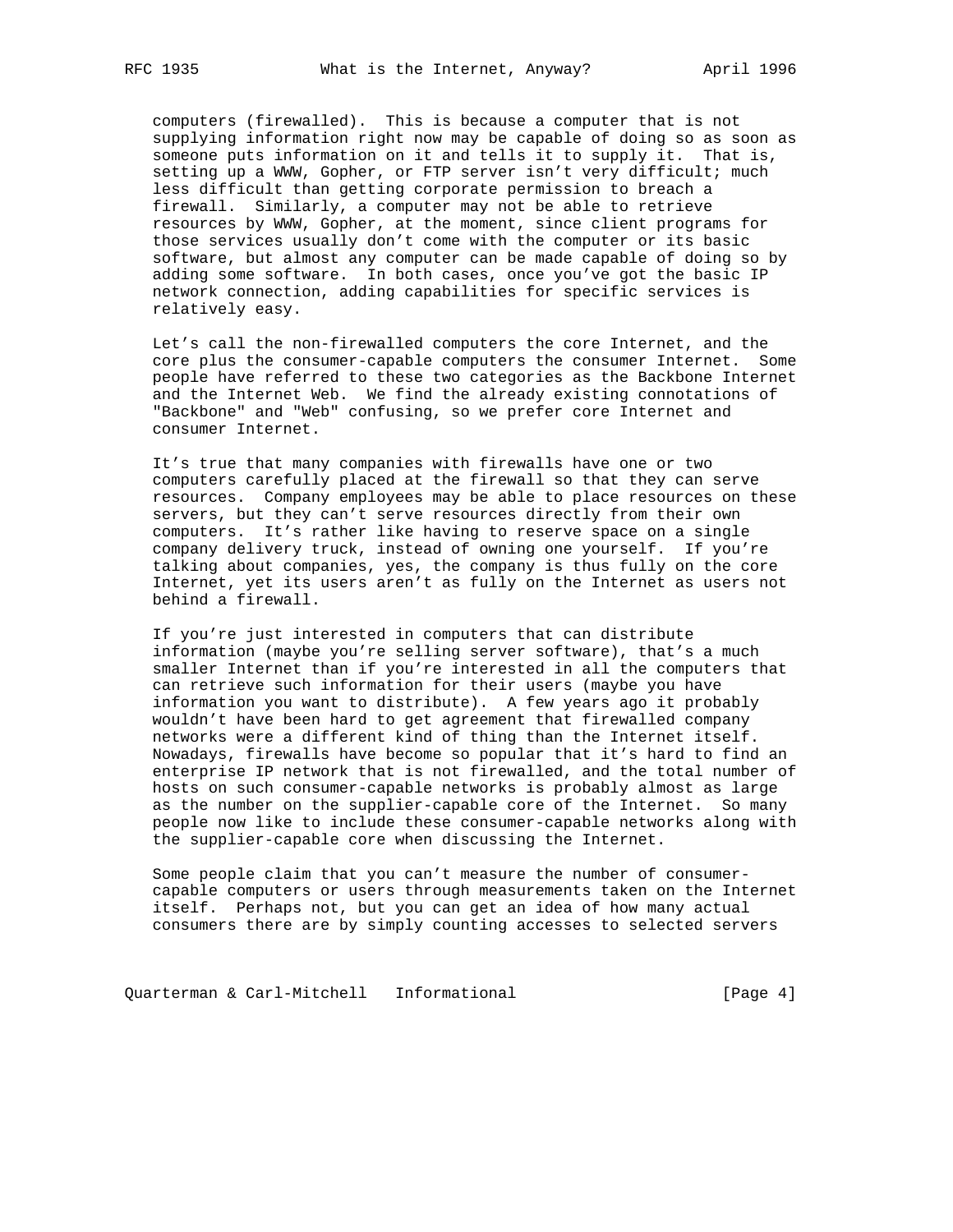and comparing the results to other known facts about the accessing organizations. And there are other ways to get useful information about consumers on the Internet, including asking them.

Mail, Lists, and News

 But what about mail, lists, and news? We carefully left those out of the discussion of firewalls, because almost all the firewalled networks do let these communications services in and out, so there's little useful distinction between firewalled and non-firewalled networks on the basis of these services. That's because there's a big difference between these communications services and the resource sharing (TELNET, FTP) and resource discovery (Gopher, WWW) services that firewalls usually filter. The communications services are normally batch, asynchronous, or store-and-forward. These characterizations mean more or less the same thing, so pick the one you like best. The point is that when you send mail, you compose a message and queue it for delivery. The actual delivery is a separate process; it may take seconds or hours, but it is done after you finish composing the message, and you normally do not have to wait for the message to be delivered before doing something else. It is not uncommon for a mail system to batch up several messages to go through a single network link or to the same destination and then deliver them all at once. And mail doesn't even necessarily go to its final destination in one hop; repeated storing at an intermediate destination followed by forwarding to another computer is common; thus the term store-and-forward. Mailing lists are built on top of the same delivery mechanisms as regular electronic mail. USENET news uses somewhat different delivery mechanisms, but ones that are also typically batch, asynchronous, and store-and-forward. Because it is delivered in this manner, a mail message or a news article is much less likely to be a security problem than a TELNET, FTP, Gopher, or WWW connection. This is why firewalls usually pass mail, lists, and news in both directions, but usually stop incoming connections of those interactive protocols.

 Because WWW, Gopher, TELNET, and FTP are basically interactive, you need IP or something like it to support them. Because mail, lists, and news are asynchronous, you can support them with protocols that are not interactive, such as UUCP and FidoNet. In fact, there are whole networks that do just that, called UUCP and FidoNet, among others. These networks carry mail and news, but are not capable of supporting TELNET, FTP, Gopher, or WWW. We don't consider them part of the Internet, since they lack the most distinctive and characteristic services of the Internet.

 Some people argue that networks such as FidoNet and UUCP should also be counted as being part of the Internet, since electronic mail is

Quarterman & Carl-Mitchell Informational (Page 5)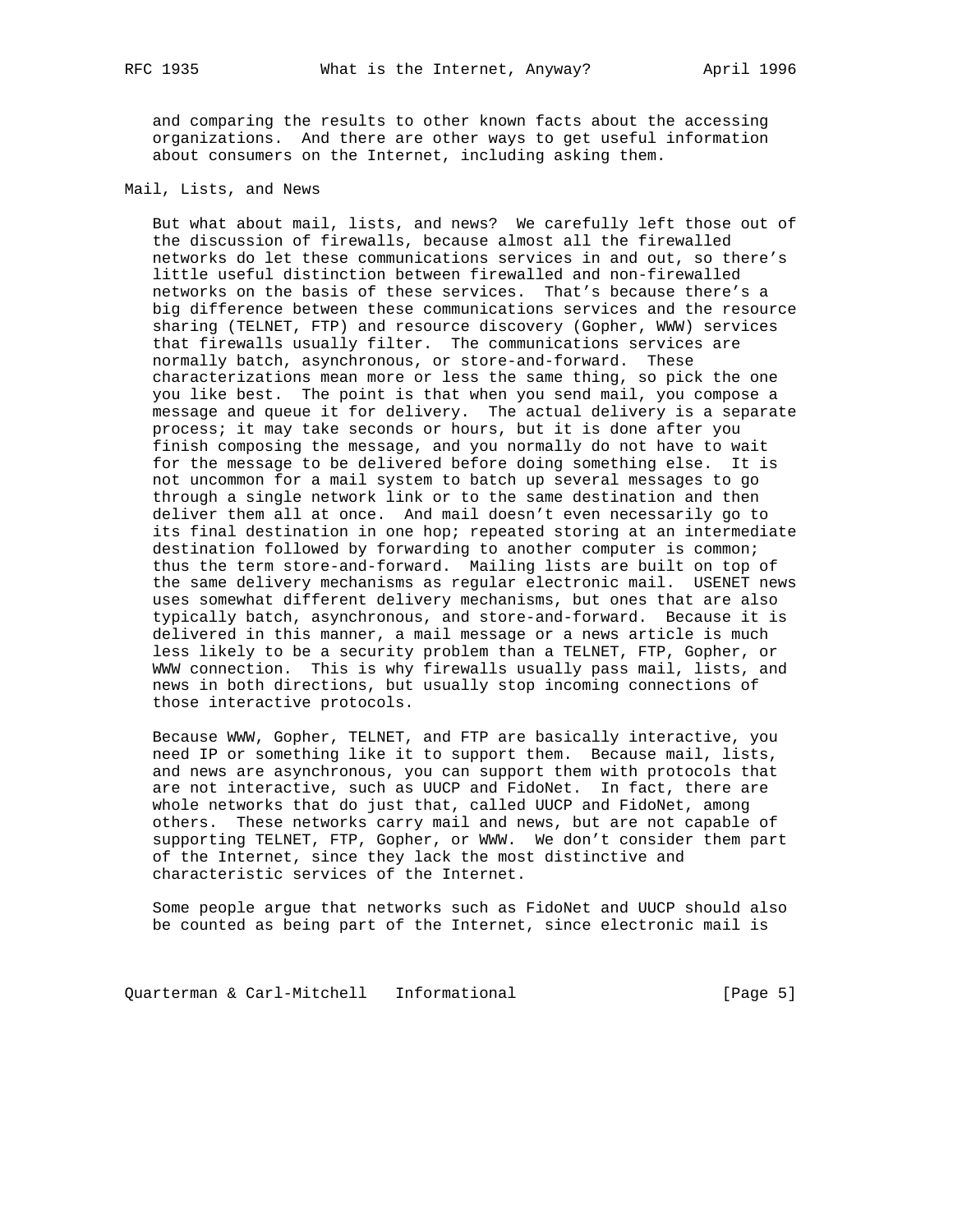the most-used service even on the core, supplier-capable Internet. They further argue that the biggest benefit of the Internet is the community of discussion it supports, and mail is enough to join that. Well, if mail is enough to be on the Internet, why is the Internet drawing such attention from press and new users alike? Mail has been around for quite a while (1972 or 1973), but that's not what has made such an impression on the public. What has is the interactive services, and interfaces to them such as Mosaic. Asynchronous networks such as FidoNet and UUCP don't support those interactive services, and are thus not part of the Internet. Besides, if being part of a community of discussion was enough, we would have to also include anyone with a fax machine or a telephone. Recent events have demonstrated that all readers of the New York Times would also have to be included. With edges so vague, what would be the point in calling anything the Internet? We choose to stick with a definition of the Internet as requiring the interactive services.

 Some people argue that anything that uses RFC-822 mail is therefore using Internet mail and must be part of the Internet. We find this about as plausible as arguing that anybody who flies in a Boeing 737 is using American equipment and is thus within the United States. Besides, there are plenty of systems out there that use mail but not RFC-822.

 So what to call systems that can exchange mail, but aren't on the Internet? We say they are part of the Matrix, which is all computer systems worldwide that can exchange electronic mail. This term is borrowed (with permission) from Bill Gibson, the science fiction writer.

 Other people refer to the Matrix as global E-mail. That's accurate, but is a description, rather than a name. Some even call it the e mail Internet. We find that term misleading, since if a system can only exchange mail, we don't consider it part of the Internet. Not to mention not everything in the world defines itself in terms of the Internet, or communicates through the Internet. FidoNet and WWIVnet, for example, have gateways between themselves that have nothing to do with the Internet. Referring to the Matrix as the Internet is rather like referring to the United Kingdom as England. You may call it convenient shorthand; the Scots may disagree.

 What about news? Well, the set of all systems that exchange news already has a name: USENET. USENET is presumably a subset of the Matrix, since it's hard to imagine a USENET node without mail, even though USENET itself is news, not mail. USENET is clearly not the same thing as the Internet, since many (almost certainly most) Internet nodes do not carry USENET news, and many USENET nodes are on other networks, especially UUCP, FidoNet, and BITNET.

Quarterman & Carl-Mitchell Informational (Page 6)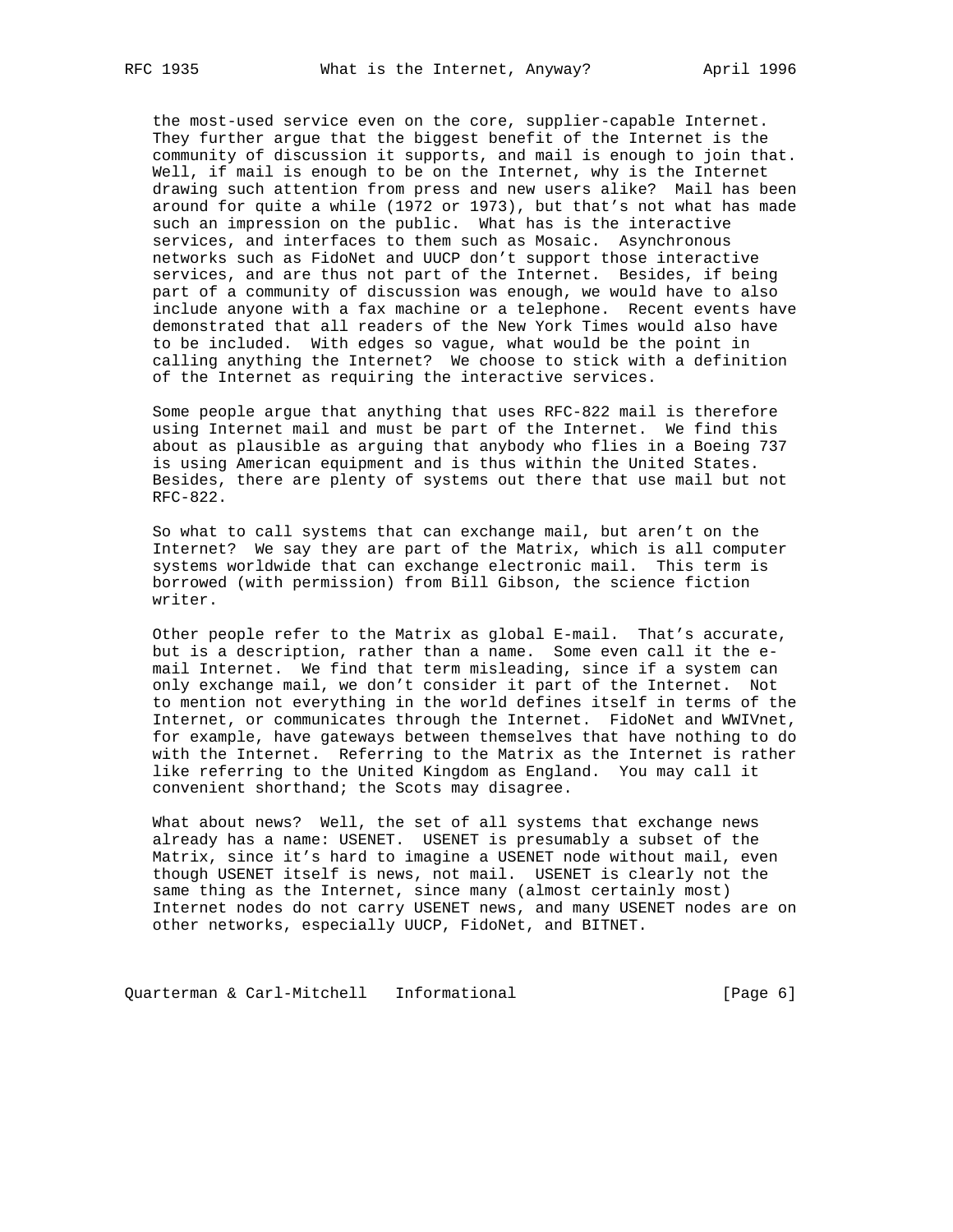A few years ago it was popular in some corners of the press to attempt to equate USENET and the Internet. They're clearly not the same. News, like mail, is an asynchronous, batch, store-and-forward service. The distinguishing services of the Internet are interactive, not news.

Asynchronous Compared to Dialup

 Please note that interactive vs. asynchronous isn't the same thing as direct vs. dialup connections. Dialup IP is still IP and can support all the usual IP services. It's true that for the more bandwidth intensive services such as WWW, you'll be a lot happier with a \*fast\* dialup IP connection, but any dialup IP connection can support WWW. Some people call these on-demand IP connections, or part-time IP access. They're typically supported over SLIP, PPP, ISDN, or perhaps even X.25.

 It's also true that it's a lot easier to run a useful interactive Internet supplier node if you're at least dialed up most of the time so that consumers can reach your node, but you can run servers that are accessible over any dialup IP connection whenever it's dialed up. It's true that some access providers handle low-end dialup IP connections through a rotary of IP addresses, and that's not conducive to running servers, since it's difficult for users to know how to reach them. But given a dedicated IP address, how long you stay dialed up is a matter of degree more than of quality. A IP connection that's up the great majority of the time is often called a dedicated connection regardless of whether it's established by dialing a modem or starting software over a hardwired link.

 It's possible to run UUCP over a dedicated IP connection, but it's still UUCP, and still does not support interactive services.

 Some people object to excluding the asynchronous networks from a definition of the Internet just because they don't support the interactive services. The argument they make is that FTP, Gopher, and WWW can be accessed through mail. This is true, but it's hardly the same, and hardly interactive in the same sense as using FTP, Gopher, or WWW over an IP connection. It's rather like saying a mail-order catalog is the same as going to the store and buying an item on the spot. Besides, we've yet to see anyone log in remotely by mail.

Is IP Characteristic?

 We further choose to define the Internet as being those networks that use IP to permit users to use both the communication services and at least TELNET and FTP among the interactive services we have listed.

Quarterman & Carl-Mitchell Informational (Page 7)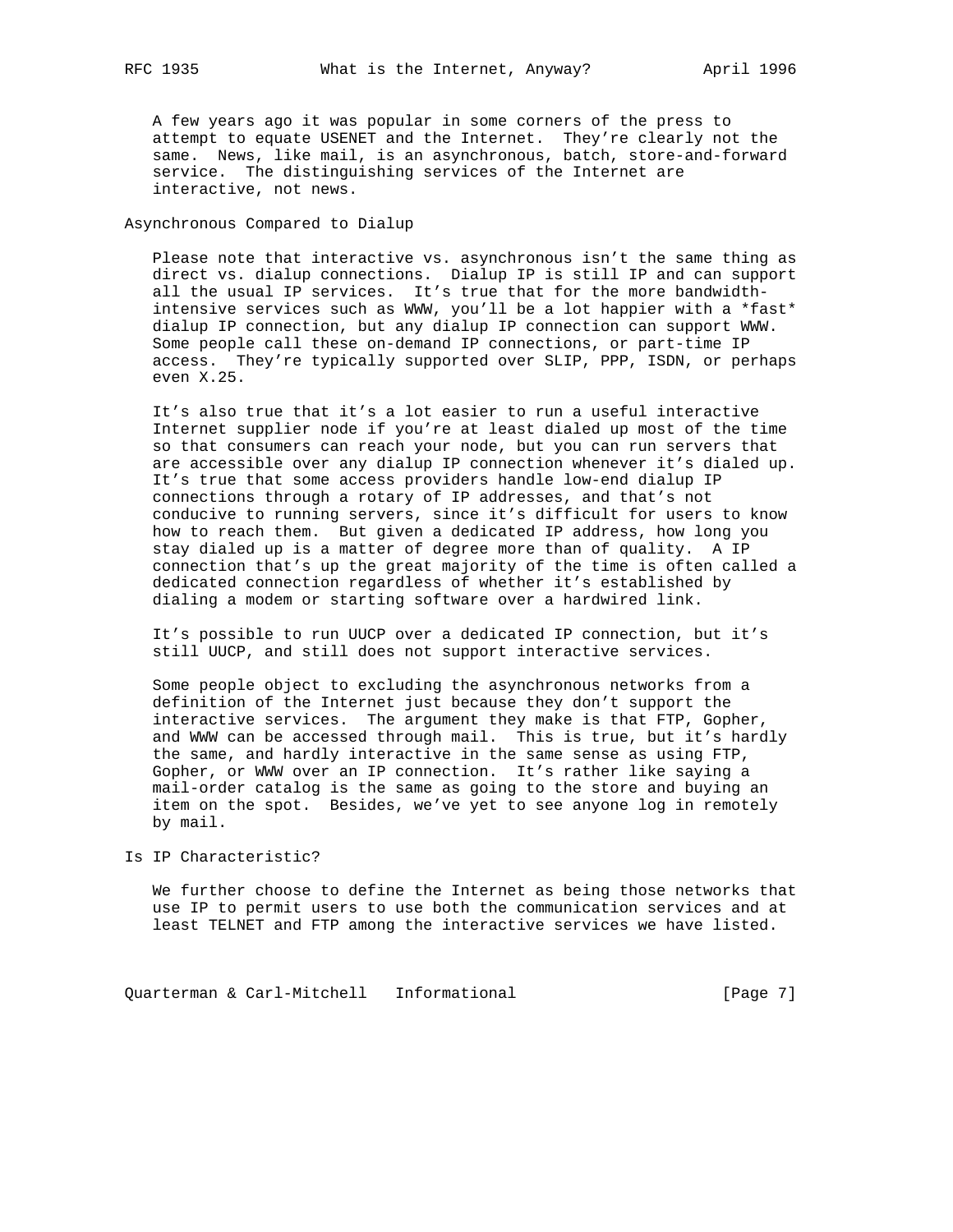This requirement for IP has been questioned by some on the basis that there are now application gateways for other protocol suites such as Novell Netware that permit use of such services. This kind of application gateway is actually nothing new, and is not yet widespread. We choose to think of such networks, at least for the moment, as yet another layer of the onion, outside the core and consumer layers of the Internet.

 Others have objected to the use of IP as a defining characteristic of the Internet because they think it's too technical. Actually, we find far fewer people confused about whether a software package or network supports IP than about whether it's part of the Internet or not.

 Some people point out that services like WWW, Gopher, FTP, TELNET, etc. could easily be implemented on top of other protocol suites. This is true, and has been done. However, people seem to forget to ask why these services developed on top of IP in the first place. There seems to be something about IP and the Internet that is especially conducive to the development of new protocols. We make no apologies about naming IP, because we think it is important.

 There is also the question of IP to where? If you have a UNIX shell login account on a computer run by an Internet access provider, and that system has IP access to the rest of the Internet, then you are an Internet user. However, you will not be able to use the full graphical capabilities of protocols such as WWW, because the provider's system cannot display on a bitmapped screen for you. For that, you need IP to your own computer with a bitmapped screen. These are two different degrees of Internet connectivity that are important to both end users and marketers. Some people refer to them as text-only interactive access and graphical interactive access. Some people have gone so far as to say you have to have graphical capabilities to have a full service Internet connection. That may or may not be so, but in the interests of keeping the major categories to a minimum, we are simply going to note these degrees and say no more about them in this article. However, we agree that the distinction of graphical access is becoming more important with the spread of WWW and Mosaic.

Conferencing Systems and Commercial Mail Systems

 Conferencing systems such as Prodigy and CompuServe that support mail and often something like news, plus database and services. But most of them do not support the characteristic interactive services that we have listed. The few that do (Delphi and AOL), we simply count as part of the Internet. The others, we count as part of the Matrix, since they all exchange mail.

Quarterman & Carl-Mitchell Informational (Page 8)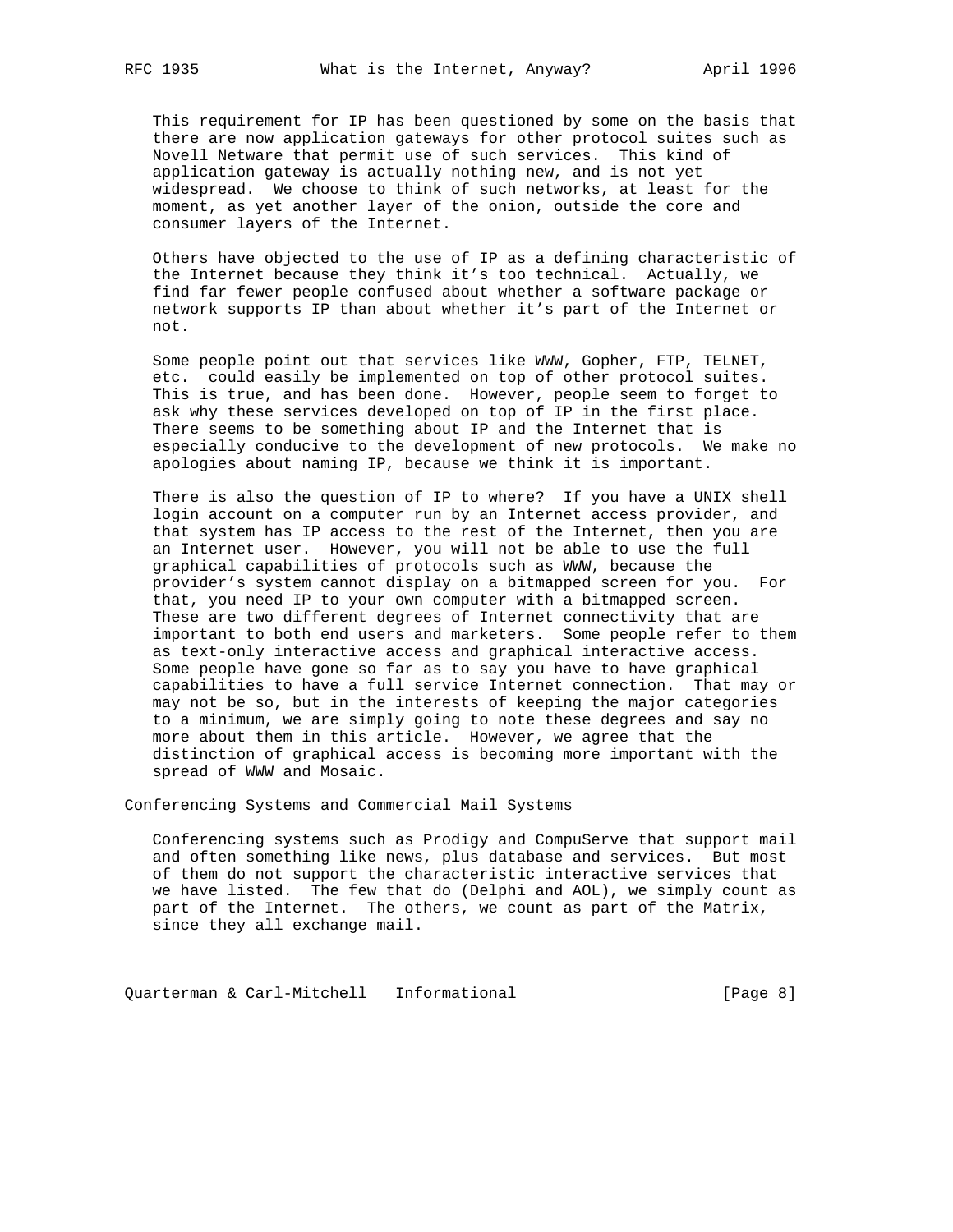We find that users of conferencing systems have no particular difficulty in distinguishing between the conferencing system they use and the Internet. CompuServe users, for example, refer to "Internet mail", which is correct, since the only off-system mail CompuServe supports is to the Internet, but they do not in general refer to CompuServe as part of the Internet.

 Similarly, users of the various commercial electronic mail networks, such as MCI Mail and Sprint-Mail, seem to have no difficulty in distinguishing between the mail network they use and the Internet. Since they all seem to have their own addressing syntax, this is hardly surprising. We count these commercial mail networks as part of the Matrix, but not part of the Internet. Many of them have IP links to the Internet, but they don't let their users use them, instead limiting the services they carry to just mail.

Russian Dolls

 So let's think of a series of nested Chinese boxes or Russian dolls; the kind where inside Boris Yeltsin is Mikhail Gorbachov, inside Gorbachov is Brezhnev, then Kruschev, Stalin, Lenin, and maybe even Tsar Nicholas II. Let's not talk about that many concentric layers, though, rather just three: the Matrix on the outside, the consumer Internet inside, and the core Internet inside that.

|                         | the core<br>Internet   | the consumer<br>Internet | the Matrix    |
|-------------------------|------------------------|--------------------------|---------------|
| interactive<br>services | supplier-<br>capable   | $consumer-$<br>capable   | by mail       |
|                         | stores and<br>shoppers | shoppers                 | mail<br>order |
| asynchronous            | yes                    | yes                      | yes services  |

Some people have argued that these categories are bad because they

 are not mutually exclusive. Well, we observe that in real life networks have differing degrees of services, and the ones of most interest share the least common denominator of electronic mail. Thus concentric categories are needed to describe the real world. You can, however, extract three mutually-exclusive categories by referring to the core Internet, the interactive consumer-only part of the Internet, and to asynchronous systems.

 Other people have argued that these categories are not sequential. They look sequential to us, since if you start with the core Internet and move out, you subtract services, and if you start at the outside

Quarterman & Carl-Mitchell Informational [Page 9]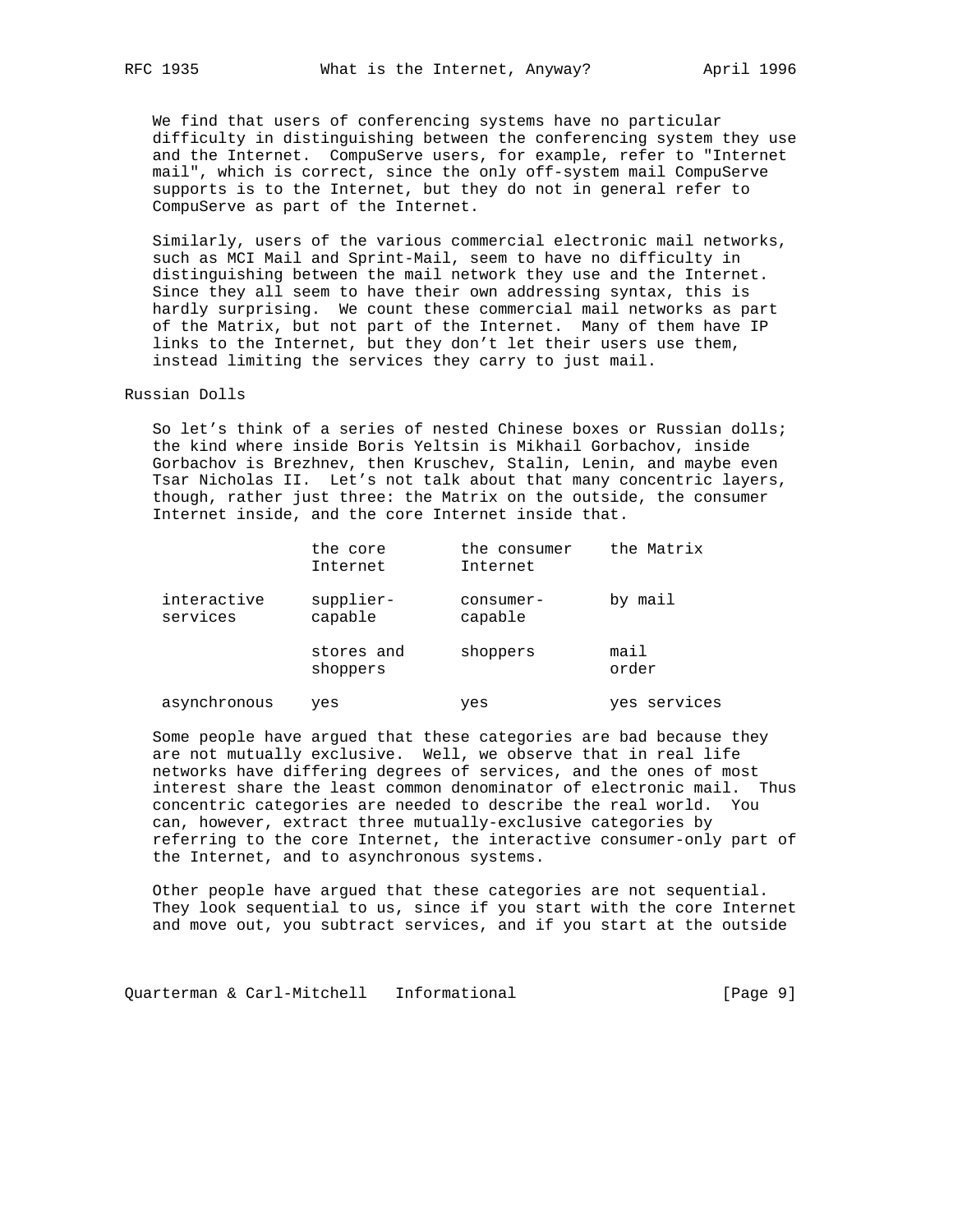of the Matrix and move in, you add services.

Outside the Matrix

 In addition to computers and networks that fit these classifications, there are also LANs, mainframes, and BBSes that don't exchange any services with other networks or computers; not even mail. These systems are outside the Matrix. For example, many companies have an AppleTalk LAN in marketing, a Novell NetWare LAN in management, and a mainframe in accounting that aren't connected to talk to anything else. In addition, there are a few large networks such as France's Teletel (commonly known as Minitel) that support very large user populations but don't communicate with anything else. These are all currently outside all our Chinese boxes of the core Internet, the consumer Internet, and the Matrix.

DNS and Mail Addresses

 There are other interesting network services that make a difference to end users. For example, DNS (Domain Name System) domain names such as tic.com and domain addresses such tic@tic.com can be set up for systems outside the Internet. We used tic.com when we only had a UUCP connection, and few of our correspondents noticed any difference when we added an IP connection (except our mail was faster). This would be more or less a box enclosing the consumer Internet and within the Matrix. But the other three boxes are arguably the most important.

 Some people have claimed that anything that uses DNS addresses is part of the Internet. We note that DNS addresses can be used with the UUCP network, which supports no interactive services, and we reject such an equation.

 It is interesting to note that over the years various attempts have been made to equate the Internet with something else. Until the mid-1980s lots of people tried to say the Internet was the ARPANET. In the late 1980s many tried to say the Internet was NSFNET. In the early 1990s many tried to say the Internet was USENET. Now many are trying to say the Internet is anything that can exchange mail. We say the Internet is the Internet, not the same as anything else.

## Summary

 So, here we have a simple set of categories for several of the categories of network access people talk about most these days. Any such categories are at least somewhat a matter of opinion, and other people will propose other categories and other names. We like these categories, because they fit our experience of what real users

Quarterman & Carl-Mitchell Informational (Page 10)